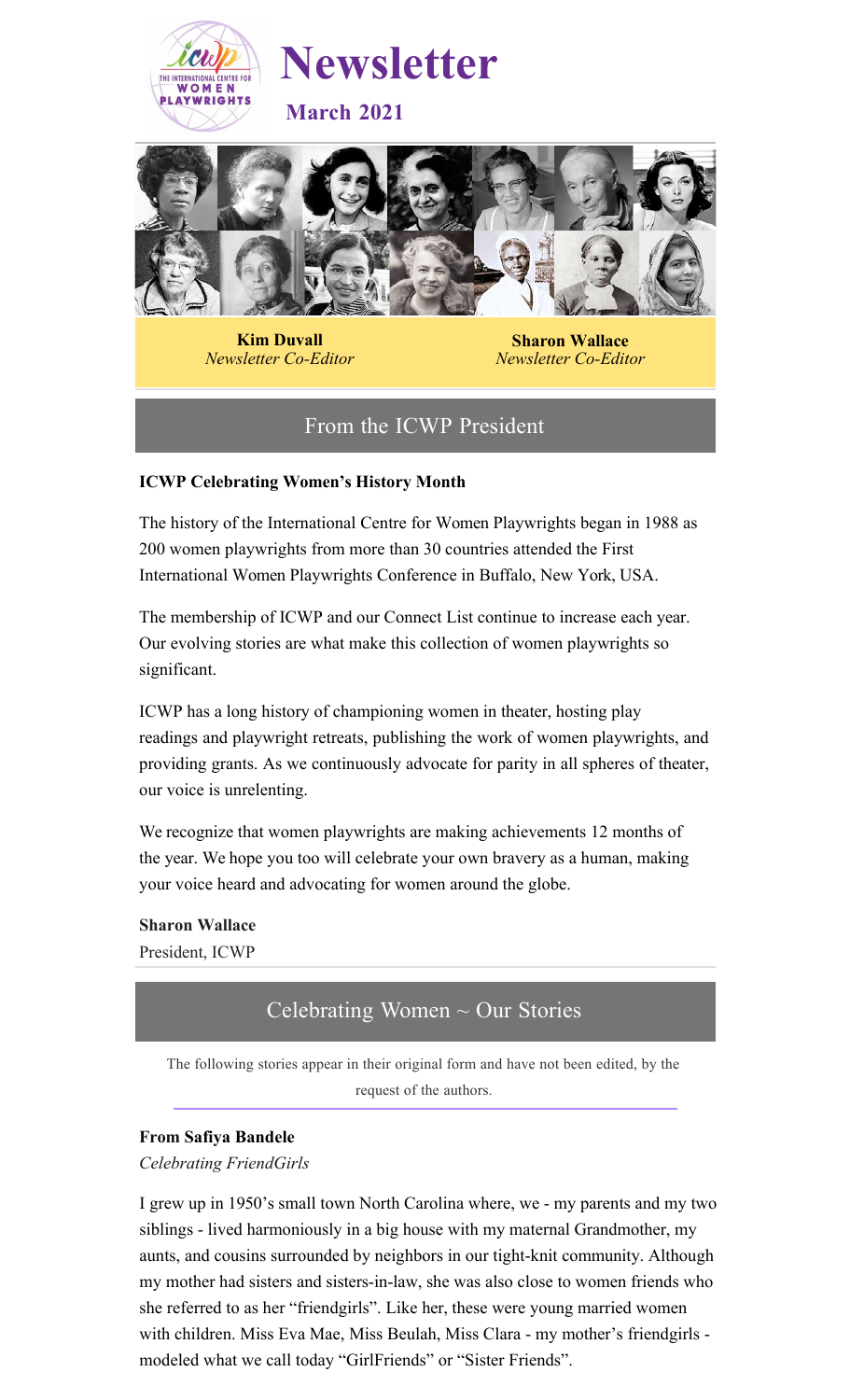Their relationships included caring for and about each other and each other's children. Not as in childcare or babysitting, but as in the time Miss Eva Mae bought matching white dresses for my sister and me. A photo from that warm Saturday afternoon shows two pretty black girls ages 6 and 7 years, freshly bathed and oiled, hair combed, smiling in our pristine white outfits while my Mother and her friendgirl Miss Eva stood nearby smiling. Why would Miss Eva Mae buy us outfits? (Our families were far from wealthy!) Simply, it was a demonstration of loving sisterhood. It showed how women could be friends, caring about each other and each others children. My Mother and her friendgirls demonstrated authenticity in their relationships which spanned decades - truly an example of Celebrating Women.

#### **From Laura Pfizenmayer**

#### *[Untitled]*

When we talk about Women's history, we think of our mothers and grandmothers, not so much about ourselves. I'm 66 now, not exactly elderly but in my younger days, I made some history and kicked some butt. I made a number of small "firsts". When I was 16 I got a job as a shipping and receiving clerk at an automotive warehouse. I was the first female hired there and by the end of the summer, I could lift and carry a 50lb box. At 5'2" and a 100 pounds that was a pretty amazing accomplishment. When I graduated from college at 20, I got a job as Public Relations Director at a fast food chain. I was the first woman in management there. I remember it was quite the scandal when I wouldn't wash the coffee cups in the kitchen. When I married my husband, we started an environmental clean-up company and I handled all sales. Wearing my hard hat I became a familiar face at steel mills, paper mills and power plants, one of the very few women in my industry. My daughters tell me that I am their inspiration as they go about making their own history.

### **From Christine Emmert**

*What's in a Gender?*

I grew up in a family with lots of aunts who took several different paths in life. My learning curve was a wide one. Only my mother went to College. The others were self-taught or improvised a future. I learned more about Eleanor Roosevelt than I did about Franklin. My central goal was not marriage or childbearing.

Gender limited salaries and status, but not dreams. I wanted to be an actress and read "The Doll's House" while young. I made mistakes as I went, but I always progressed knowing I was the product of women who did not beg a "second class" future. I knew who Marian Anderson was, who to call when I was ill -- my female doctor. I learned poetry of women poets and martyrdom of women activists like Jane Adams.

What's in a gender? Whatever you want it to be.

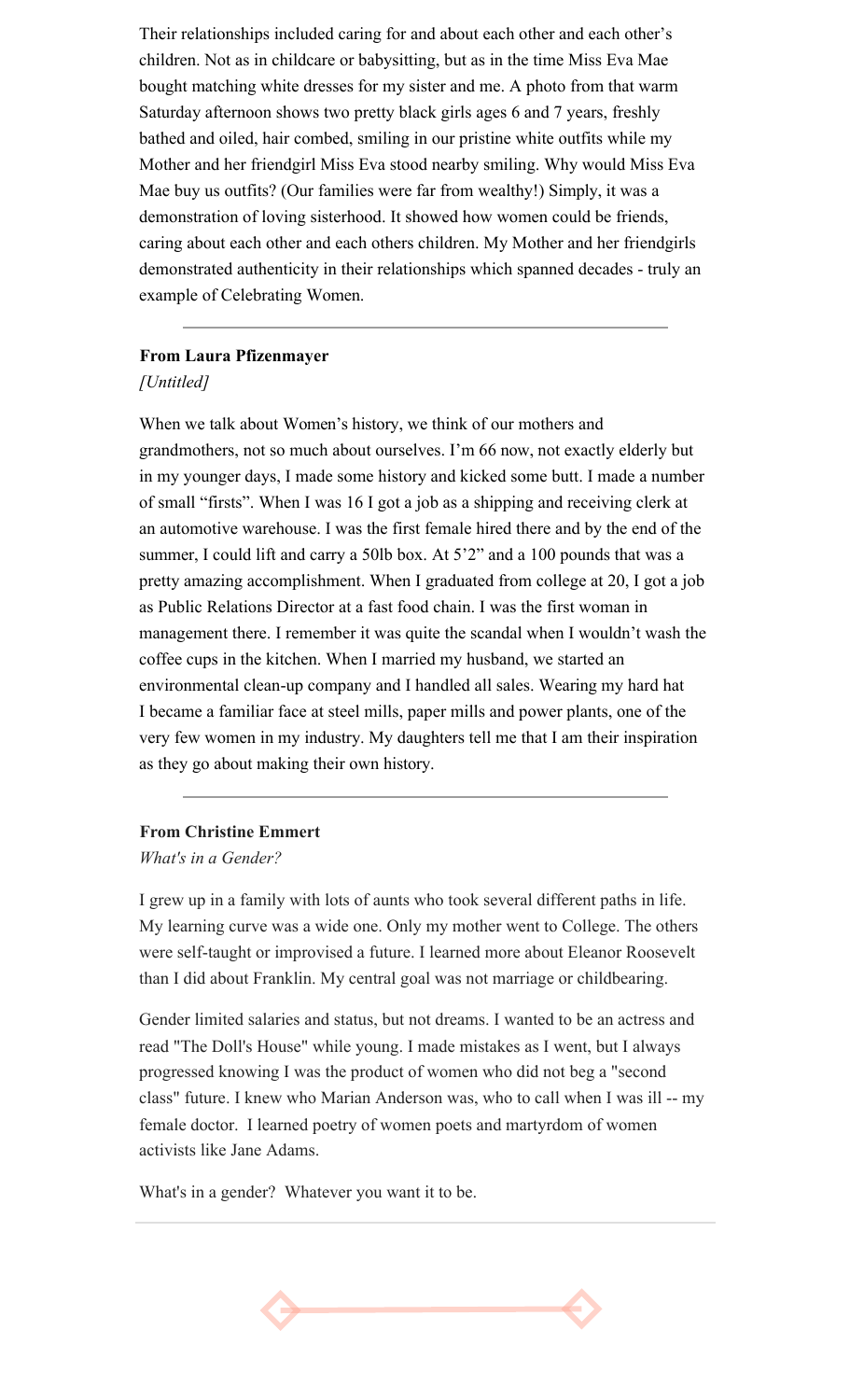

It has been an honor to serve as Board President with the Board of Directors. The Board had discussions on responding to the sudden change worldwide because of the pandemic.

The past year has been an active and unprecedented one for our organization. The past months have been challenging for our members. The COVID-19 crisis influenced the Board to consider new paths to support our members during the lockdown's earlier days. We did so successfully by scheduling workshops where members shared their work. Solidarity on the Board of Directors and membership made it happen.

The Board was busy in 2020, with efforts to strengthen our organization, as the newly elected ICWP President, the Executives, and the Board made decisions in the organization's best interest. On behalf of the Connect List and the Board, I wrote a letter to the President of Women Playwrights International (WPI) in response to Ana Carneiro's resignation from WPI.

At that time, the country was in turmoil over the televised police killing of an unarmed Black man, George Floyd. The Board of Directors and I felt that it was our responsibility to provide a statement on our website addressing that action.

After discussion with the Execs and Board, I drafted an anti-racism statement, sent it out to the Connect List, and followed up with a letter stating our ICWP anti-racist practice that refers to our anti-discrimination clause in the ICWP Regulations. The Board decided to create initiatives inclusive for Black female playwrights, People of Color, and Indigenous people on society's margin.

**Karen Williams,** Co-Vice President, reported an encouraging increase in membership by 6%. Fundraising for 2021 can begin, now that the development grants for 2020 have been allocated.

**Lisa Randall**, Co-Vice President, reports that the organization's commitment to support Black playwrights, Indigenous playwrights, and plays written by People of Color was put into action as nine grants were awarded to qualifying members.

"Voices from Isolation," the online Zoom workshops led by **Lisa Randall** and **Karin Williams,** were greatly appreciated by participating members. The Communication Manager's report showed a large number of online Zoom chats. (I am so proud that ICWP was able to respond with these closer connections with our members during the pandemic restrictions.)

**Caeli Barnes,** Volunteer Staff member, was engaged to take on the Social Media Team's management. The Team is gearing up to improve its reach with the help of **Tavi Juarez** and **Jenny Lynn Bader**.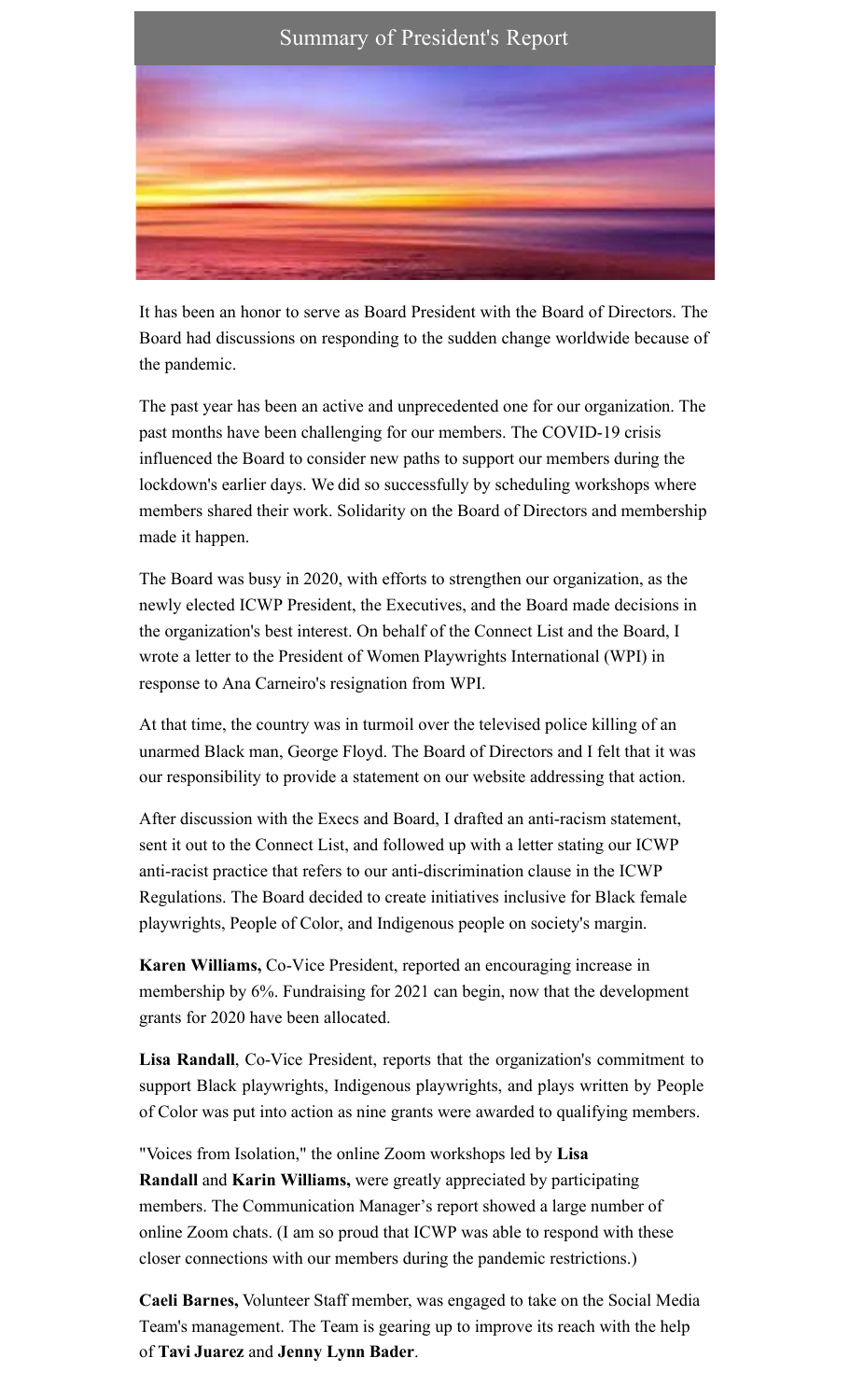The Script Feedback Group is continuing under a new facilitator, **Tavi Juarez.** We look forward to seeing this expansion and activity within the group of approximately 30 members.

I look forward to my second term to work together as a team to achieve the Board's goals. We aim to give the best to the organization and our members. We are putting ICWP on the frontlines as an activist advocating for parity and nondiscriminatory practices in any form throughout the theater industry and related companies. As we continue to create spaces where our members can share their work, use their voices, create, and shine.

#### **Sharon Wallace**

President, ICWP, Board of Directors

2021-2022 Board of Directors

President, **Sharon Wallace**

Vice Presidents, **Karen Williams, Lisa Randall**

Secretary, **Karen Serrano**

Treasurer, **Mie Mie Thein**

Other roles, **Sarah Bewley, Eliza Wyatt, Tavi Juarez**

## Social Media and Podcasts

**Don't forget to connect with us on Social Media!**

# **Twitter:** @ICWP

https://twitter.com/ICWP

**Instagram:** @ICWPlaywrights https://www.instagram.com/ICWPlaywrights

**Facebook:** https://www.facebook.com/WomenPlaywrights

**LinkedIn:** https://www.linkedin.com/company/international-centre-for-womenplaywrights/?viewAsMember=true

**YouTube:** https://www.youtube.com/user/ICWomenPlaywrights

Interested in joining our social media squad? Contact admin@womenplaywrights.org

#### **ICWP Podcast Selected as One of the Top Playwriting Podcasts on the Web**

The [ICWP Women Playwrights Podcast](https://icwpadmin.libsyn.com/) was selected by Feedspot panelists as one [of the Top 20 Playwriting Podcasts on the web. Check out the complete list of the](https://blog.feedspot.com/playwriting_podcasts/)  top 20 podcasts.

Big thanks to Jenni Munday for her work producing the podcast and the playwrights who give their time and energy to take part.